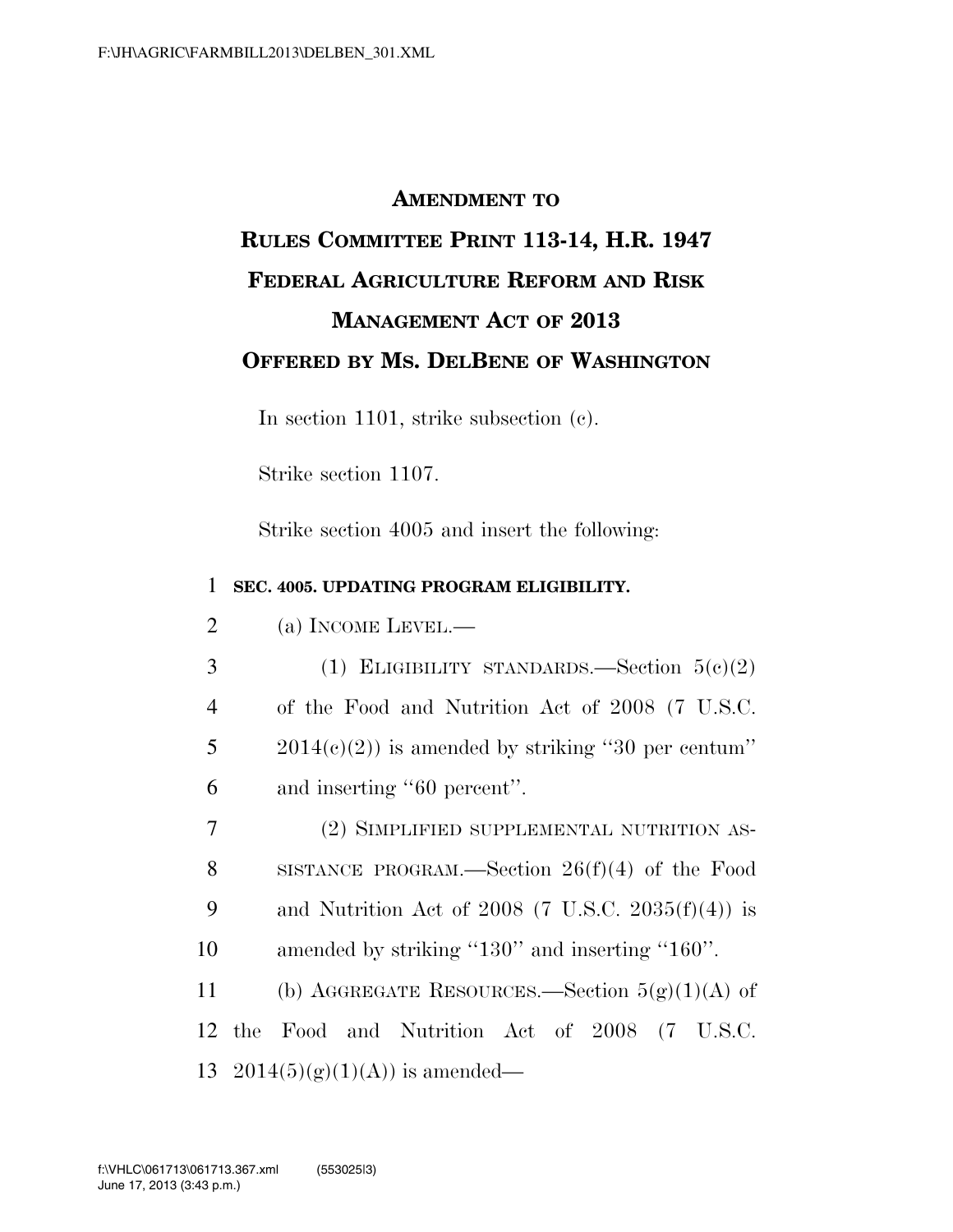| $\mathbf{1}$   | $(1)$ by striking "\$2,000" and inserting                                                                          |
|----------------|--------------------------------------------------------------------------------------------------------------------|
| $\overline{2}$ | " $$4,000"$ and                                                                                                    |
| 3              | (2) by striking " $\$3,000"$ and inserting                                                                         |
| $\overline{4}$ | " $$5,000$ ".                                                                                                      |
| 5              | (c) EXCLUSION OF VEHICLES.—Section $5(g)(2)$ of                                                                    |
| 6              | the Food and Nutrition Act of 2008 (7 U.S.C. 2014 $(g)(2)$ )                                                       |
| 7              | is amended—                                                                                                        |
| 8              | $(1)$ in subparagraph $(B)$ —                                                                                      |
| 9              | $(A)$ in clause (iii) by adding "and" at the                                                                       |
| 10             | end,                                                                                                               |
| 11             | (B) by striking clause (iv), and                                                                                   |
| 12             | (C) by redesignating clause (v) as clause                                                                          |
| 13             | (iv);                                                                                                              |
| 14             | $(2)$ in subparagraph $(C)$ by striking "if" and all                                                               |
| 15             | that follows through "for the household"; and                                                                      |
| 16             | $(3)$ by striking subparagraph $(D)$ .                                                                             |
|                | Strike section 11003.                                                                                              |
|                | In section 11016, page 567, lines 20 and 21, strike<br>"not later than the $2014$ " and insert "with the $2015$ ". |
|                | In section 11016, page 571, line 6, strike "80 per-                                                                |

cent" and insert "65 percent".

In section 11017, page 572, line 3, strike ''2014'' and insert "2015".

At the end of title XI, add the following new section: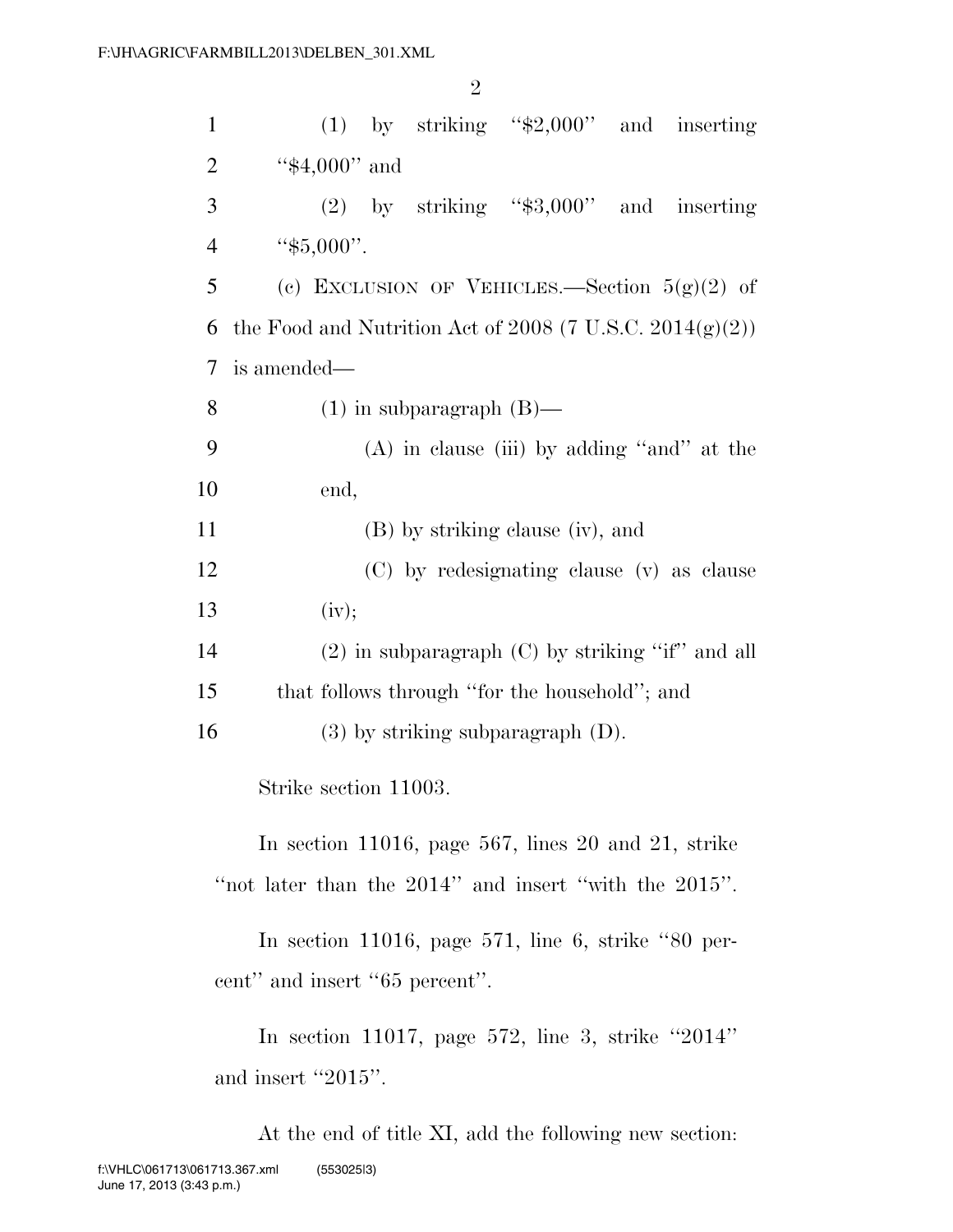| $\mathbf{1}$   | SEC. 11025. CAP ON OVERALL RATE OF RETURN FOR CROP         |
|----------------|------------------------------------------------------------|
| $\overline{2}$ | INSURANCE PROVIDERS AND ON REIMBURSE-                      |
| 3              | MENTS FOR ADMINISTRATIVE AND OPER-                         |
| $\overline{4}$ | <b>ATING EXPENSES.</b>                                     |
| 5              | (a) CAP ON OVERALL RATE OF RETURN.—Section                 |
| 6              | $508(k)(3)$ of the Federal Crop Insurance Act 26 (7 U.S.C. |
| 7              | $1508(k)(3)$ is amended—                                   |
| 8              | $(1)$ by designating paragraph $(3)$ as subpara-           |
| 9              | $graph(A)$ and, before such subparagraph, by insert-       |
| 10             | ing $\cdot$ (3) RISK.—"; and                               |
| 11             | $(2)$ by adding at the end the following new sub-          |
| 12             | paragraph:                                                 |
| 13             | "(B) CAP ON OVERALL RATE OF<br>$RE-$                       |
| 14             | TURN.—The target rate of return for all the                |
| 15             | companies combined for the 2013 and subse-                 |
| 16             | quent reinsurance years shall be 12 percent of             |
| 17             | retained premium.".                                        |
| 18             | (b) ADDITIONAL CAP ON REIMBURSEMENTS.—Sec-                 |
| 19             | tion $508(k)(4)$ of the Federal Crop Insurance Act (7)     |
| 20             | U.S.C. $1508(k)(4)$ is amended by adding at the end the    |
| 21             | following new subparagraph:                                |
| 22             | "(G) ADDITIONAL CAP ON REIMBURSE-                          |
| 23             | MENTS.—Notwithstanding subparagraphs $(A)$                 |
| 24             | through $(F)$ , total reimbursements for adminis-          |
| 25             | trative and operating costs for the 2013 insur-            |
| 26             | ance year for all types of policies and plans of           |